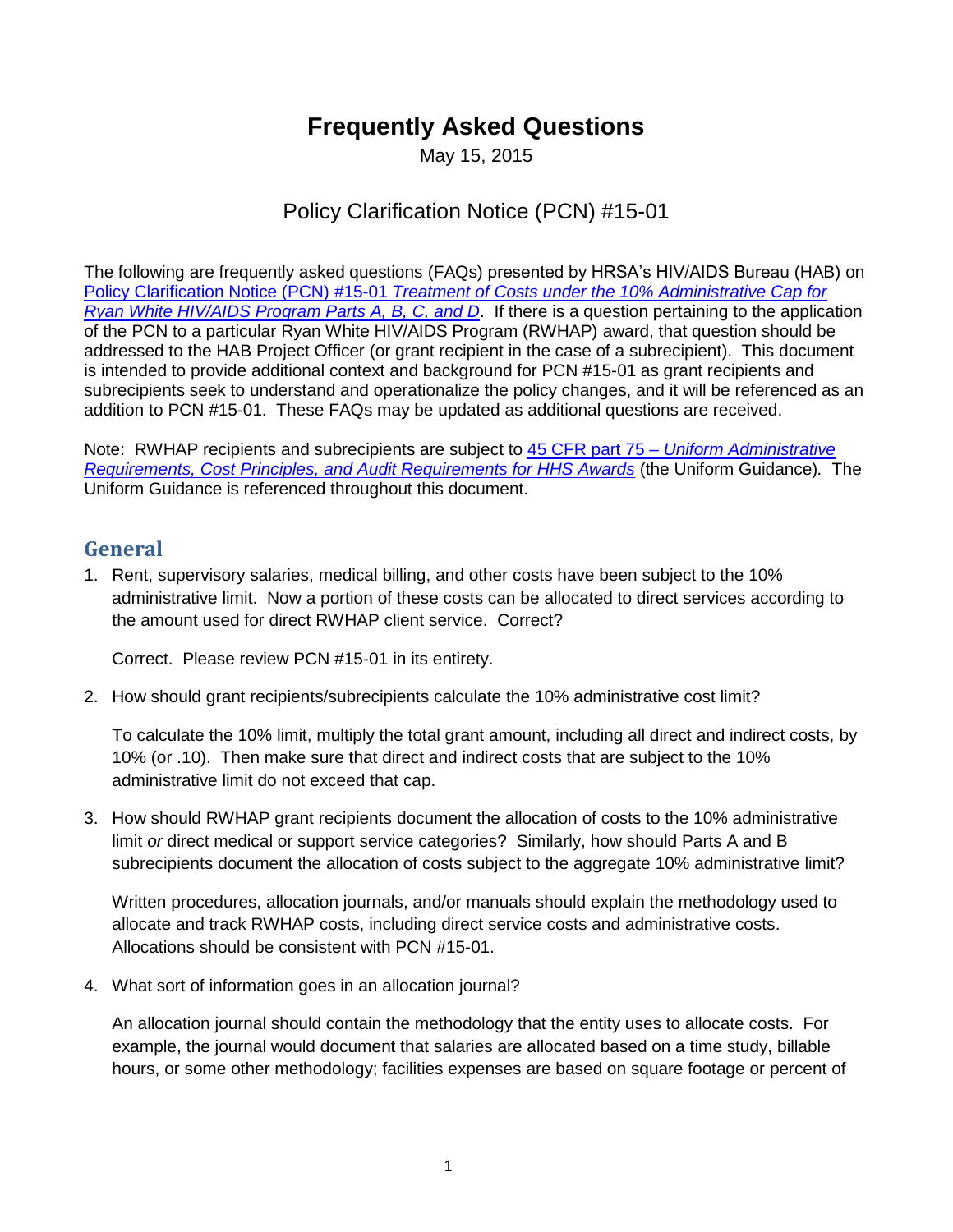full time equivalents (FTE); etc. The allocation journal should contain written procedures that are easy to follow and can be "re-performed" by an auditor.

5. If a grant recipient would like to implement these changes immediately, do they need to submit a prior approval request through the HRSA Electronic Handbooks System (EHBs)?

While grant recipients have minor rebudgeting authority, they should consult with their Project Officers prior to amending their budgets to take advantage of the greater flexibilities outlined in PCN #15-01. As noted in the [Department of Health and Human Services \(](http://www.hrsa.gov/grants/hhsgrantspolicy.pdf)*HHS) Grants Policy [Statement](http://www.hrsa.gov/grants/hhsgrantspolicy.pdf)*, grant recipients *must* submit a prior approval request through EHBs for significant rebudgeting. For grants over \$100,000, the threshold for significant rebudgeting has been reached when:

- cumulative transfers among direct cost budget categories (i.e., Personnel, Fringe, Travel, Equipment, Supplies, Contractual, etc.) for the current budget period exceed 25% of the total approved budget (which includes direct and indirect costs) for that budget period or \$250,000, whichever is less; or
- moving costs between HAB funding categories would result in failure to meet the statutorily required distributions (e.g., exceeding the 10% of the award amount for administration, failure to allocate at least 75% of the remaining funds for Core Medical Services, etc.); or
- budget revisions reflect a change in scope; or
- the grant recipient wants to purchase a piece of equipment that exceeds \$25,000 which was not included in the approved project budget/application.
- 6. What if a Part A or B grant recipient is also serving as a direct service provider? How should the administrative expenses be allocated?

All expenses associated with administering the RWHAP grant count toward the grant recipient's 10% administrative limit. A Part A or B grant recipient that is also providing services may take advantage of the greater flexibilities outlined in PCN #15-01 that allow certain costs, which previously counted toward the 10% administrative limit, to be charged to the relevant service category.

7. If a Part A or B grant recipient has contracted with a third party to administer the RWHAP (e.g., a Consortia or Lead Agency), would the administrative expenses of the contracted entity count toward the aggregate subrecipient 10% limit?

No, these costs count toward the recipient's 10% administrative cost limit. As noted on page 5 of PCN #15-01, "if a RWHAP Part A or B recipient (grantee) has contracted with an entity to provide statewide or regional RWHAP management and fiscal oversight (i.e., the entity has entered into a vendor or procurement relationship with the recipient, and is acting on behalf of the recipient), the cost of that contract, exclusive of subawards to providers, **would count toward the recipient's (grantee's) 10% administrative cap**" (emphasis added).

8. Is the cost of a fiscal agent's time spent reporting on fiscal oversight subject to the grantee's 10% administrative limit?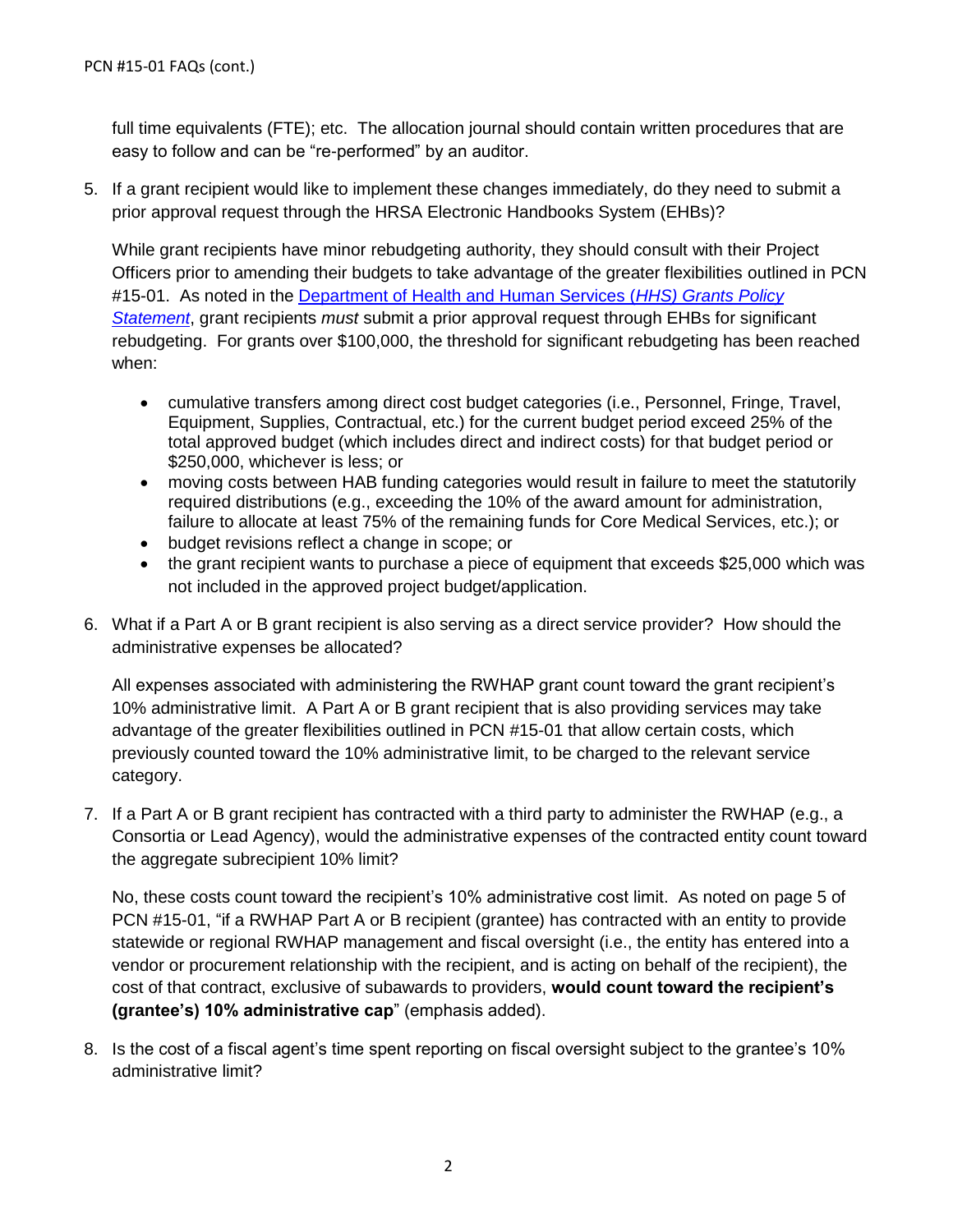Yes. If a grant recipient has contracted with a fiscal agent to provide RWHAP fiscal oversight and subrecipient monitoring, this activity counts toward the grant recipient's 10% administrative limit.

9. How does the 10% administrative cost limit apply to a RWHAP grant recipient that is also a subrecipient under another RWHAP grant?

Statutory requirements related to the 10% administrative cost limit vary at the recipient and subrecipient levels. The entity must adhere to the appropriate requirements. Subrecipients should direct any questions regarding the implementation of PCN #15-01 to the grant recipient that provided the RWHAP funds.

- 10. What are the major differences between Part C and D with respect to the 10% administrative limit?
	- Under Part C, planning and evaluation are included in the 10% administrative limit.
	- Under Part D, ALL indirect costs are included in the 10% administrative limit.

#### **IT Infrastructure, Data Entry, and Reporting**

1. Do the costs or fees associated with an electronic health records interface with other providers (for example, clinics or labs) count toward the 10% administrative limit?

Yes. Direct and/or indirect costs associated with the recipient or subrecipient's information technology infrastructure count toward the 10% administrative limit, as appropriate. Consult PCN #15-01 for distinctions related to subrecipients.

2. What types of data entry are subject to the 10% administrative limit?

Any data entry for reporting purposes under the grant count towards the 10% administrative limit, including but not limited to: Ryan White HIV/AIDS Program Services Report (RSR) data, RWHAP Expenditure and Allocation reports, Minority AIDS Initiative (MAI) reports, the Federal Financial Report (SF-425), performance narratives, reports tied to requesting grant funds, and reports related to the single audit.

3. Does client level data entry count toward core medical services, support services, the 10% administrative limit, or Clinical Quality Management (CQM)?

It depends on the purpose of the data entry. The costs of client level data entry in the relevant electronic health record directly related to the individual's ongoing care and treatment are allocable to the relevant core medical or support service. Client level data used to improve the quality of service delivery and thus the health of the people living with HIV are allocable to CQM. Client level data entered to complete the RSR count toward the 10% administrative limit.

4. Does client registration count toward the 10% administrative limit or services?

If the client is eligible for RWHAP services, the costs of registration and client intake activities may be charged to the relevant service category.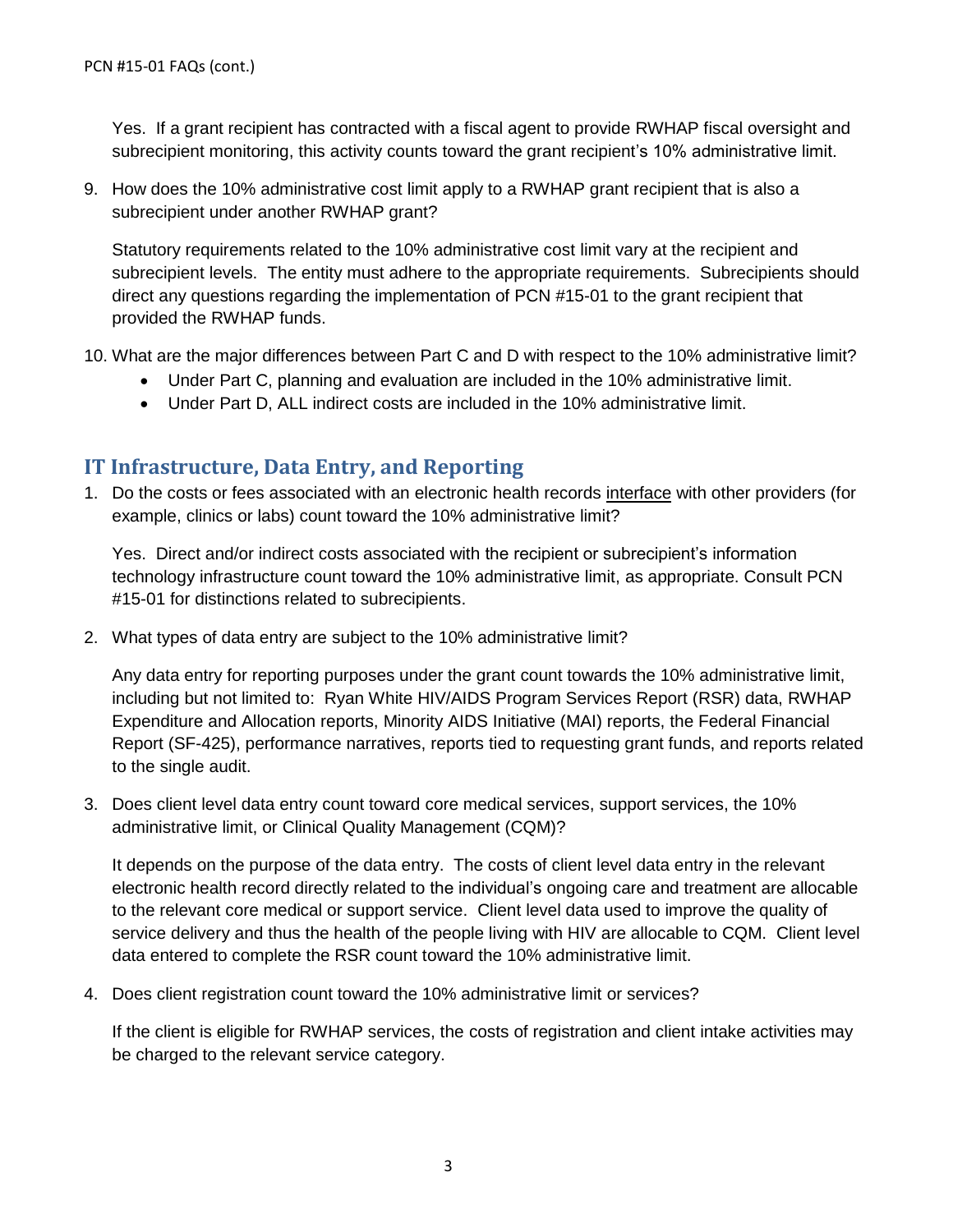5. Does data entry related to client eligibility recertification (i.e., residency, income verification, insurance status) count toward the 10% administrative limit?

No. The cost of data entry related to client eligibility recertification is allocable to the relevant service category (e.g., ADAP, medical case management, non-medical case management, etc.)

6. Does data entry into CAREWare for completion of the RSR report count toward the 10% administrative limit?

Yes. Costs associated with data entry into CAREWare for completion of the RSR report counts toward the 10% administrative limit.

#### **Malpractice and Other Insurance**

1. Is it allowable to charge all malpractice insurance costs related to clinical care as a direct service, or only for physicians who provide HIV care?

The portion of malpractice insurance for all licensed practitioners related to RWHAP clinical care may be charged to the relevant service category. Malpractice insurance for the clinic or facility counts toward the 10% administrative cost limit.

2. Does liability insurance for the clinic count toward the 10% administrative limit?

Yes, liability insurance for the clinic counts toward the 10% administrative limit.

3. Does insurance for vans used for mobile clinics, transportation services, or meal delivery count toward the 10% administrative limit?

Yes, insurance for vans used for mobile clinics, transportation services, or meal delivery counts toward the 10% administrative limit.

4. Under which service category does premium assistance for health insurance in the Market Place fall?

Premium assistance for health insurance in the Market Place should be charged to the core medical service "Health insurance premium and cost-sharing assistance for low-income individuals."

5. May a portion of malpractice insurance for attorneys and other legal staff assisting RWHAP clients be charged to the Legal Services support service category?

No. The cost of malpractice insurance for attorneys and other legal staff counts toward the 10% administrative limit.

6. May a portion of general liability, property, and auto insurance related to the delivery of residential substance abuse treatment for RWHAP clients be charged to the Substance Abuse Counseling – Residential Treatment service category?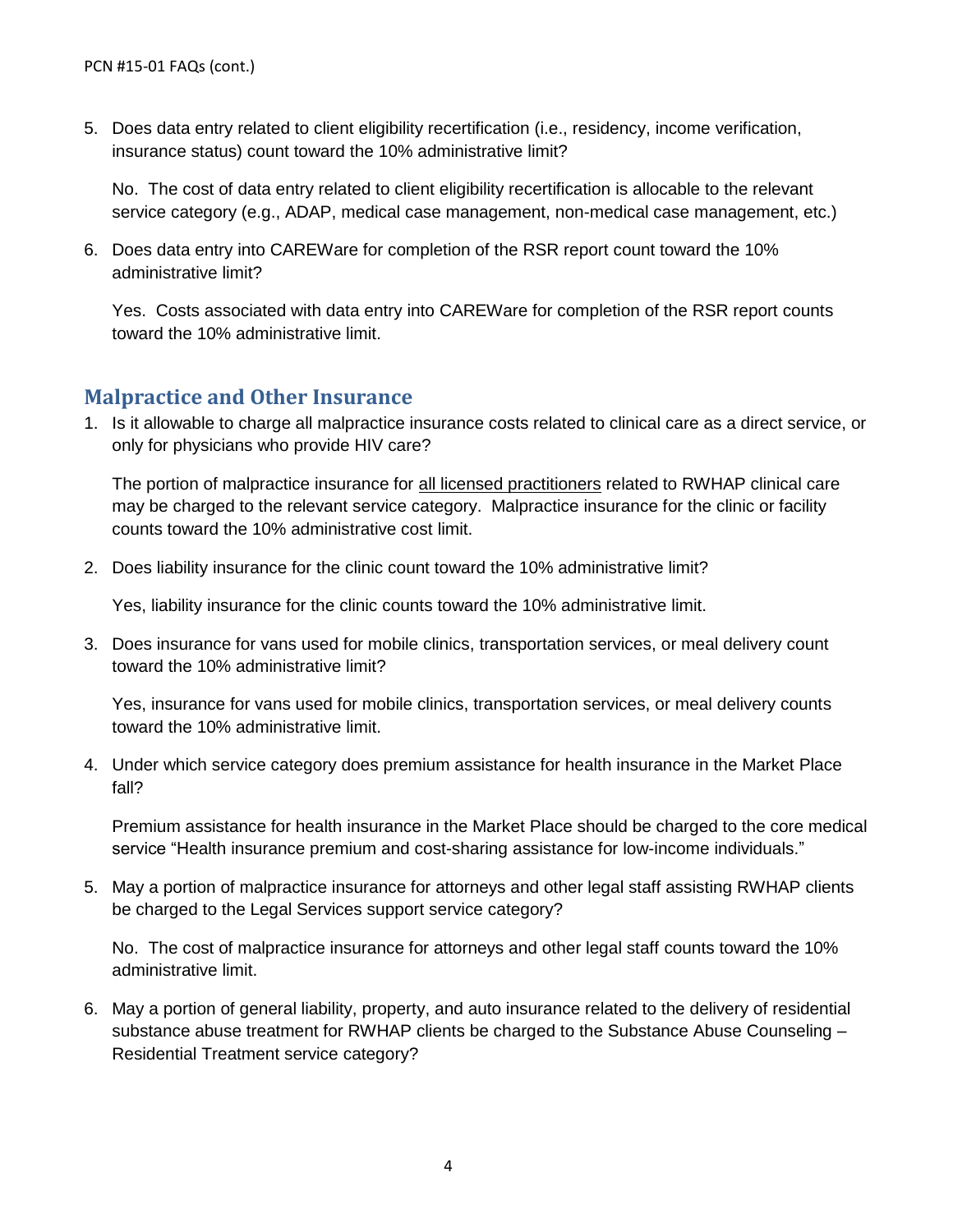No. The cost of general liability, property, and auto insurance related to the delivery of residential substance abuse treatment for RWHAP clients is subject to the 10% administrative limit.

#### **Rent and Facilities/Occupancy Expenses**

1. Does mortgage count toward the 10% administrative limit?

Mortgage would be an unallowable expense. However, recipients and subrecipients may be compensated for the use of their buildings capitalized in accordance with Generally Accepted Accounting Principles (GAAP) through depreciation or use allowance. (See 45 CFR [§75.436](http://www.ecfr.gov/cgi-bin/retrieveECFR?gp=1&SID=d68d458b10a5d358d95996eb90798e47&ty=HTML&h=L&r=PART&n=pt45.1.75#se45.1.75_1436)  *[Depreciation](http://www.ecfr.gov/cgi-bin/retrieveECFR?gp=1&SID=d68d458b10a5d358d95996eb90798e47&ty=HTML&h=L&r=PART&n=pt45.1.75#se45.1.75_1436)*. Use allowances are the means of allowing compensation when depreciation or other equivalent costs are not considered.)

For Parts A, B, and C grant recipients, the portion of indirect and/or direct depreciation or use allowance costs for space primarily utilized to provide core medical and support services for eligible RWHAP clients (e.g., clinic, pharmacy, food bank, substance abuse treatment facilities) are not required to be included in the 10% administrative cost limit. Those costs may be charged to the relevant service category.

For Parts A and B subrecipients and Part D grant recipients, the portion of direct depreciation or use allowance costs for space primarily utilized to provide core medical and support services for eligible RWHAP clients (e.g., clinic, pharmacy, food bank, substance abuse treatment facilities) are not required to be included in the 10% administrative cost limit. They may be charged to the relevant service category. As a reminder, all indirect expenses must be considered administrative expenses subject to the 10% limit for Parts A and B subrecipients and Part D grant recipients.

2. Are security costs allowable? If so, do security costs count toward the 10% administrative limit?

As noted in 45 CFR §75.457 *[Plant and security costs](http://www.ecfr.gov/cgi-bin/retrieveECFR?gp=1&SID=4f85db4ad2eec5ed845a4df3a502348b&ty=HTML&h=L&mc=true&r=PART&n=pt45.1.75#se45.1.75_1457)*, necessary and reasonable expenses incurred for protection and security of facilities and personnel are allowable. Such costs include, but are not limited to, wages and uniforms of personnel engaged in security activities; equipment; barriers; protective (non-military) gear, devices, and equipment; contractual security services; and consultants. Security expenses for the facility are subject to the 10% administrative limit. Security costs necessary to ensure the safe and effective delivery of core medical or support services are not subject to the 10% administrative limit and can be allocated to the appropriate direct service category (example: security that may be necessary to accompany home health staff when making home visits).

3. Do janitorial services count toward the 10% administrative limit?

"Other facilities costs" referenced in PCN #15-01 include janitorial services as part of facilities operation and maintenance. These costs are typically treated as indirect costs. See page 2 of PCN #15-01 for treatment of other facilities costs for:

- Parts A, B, and C grant recipients
- Parts A and B subrecipients and Part D recipients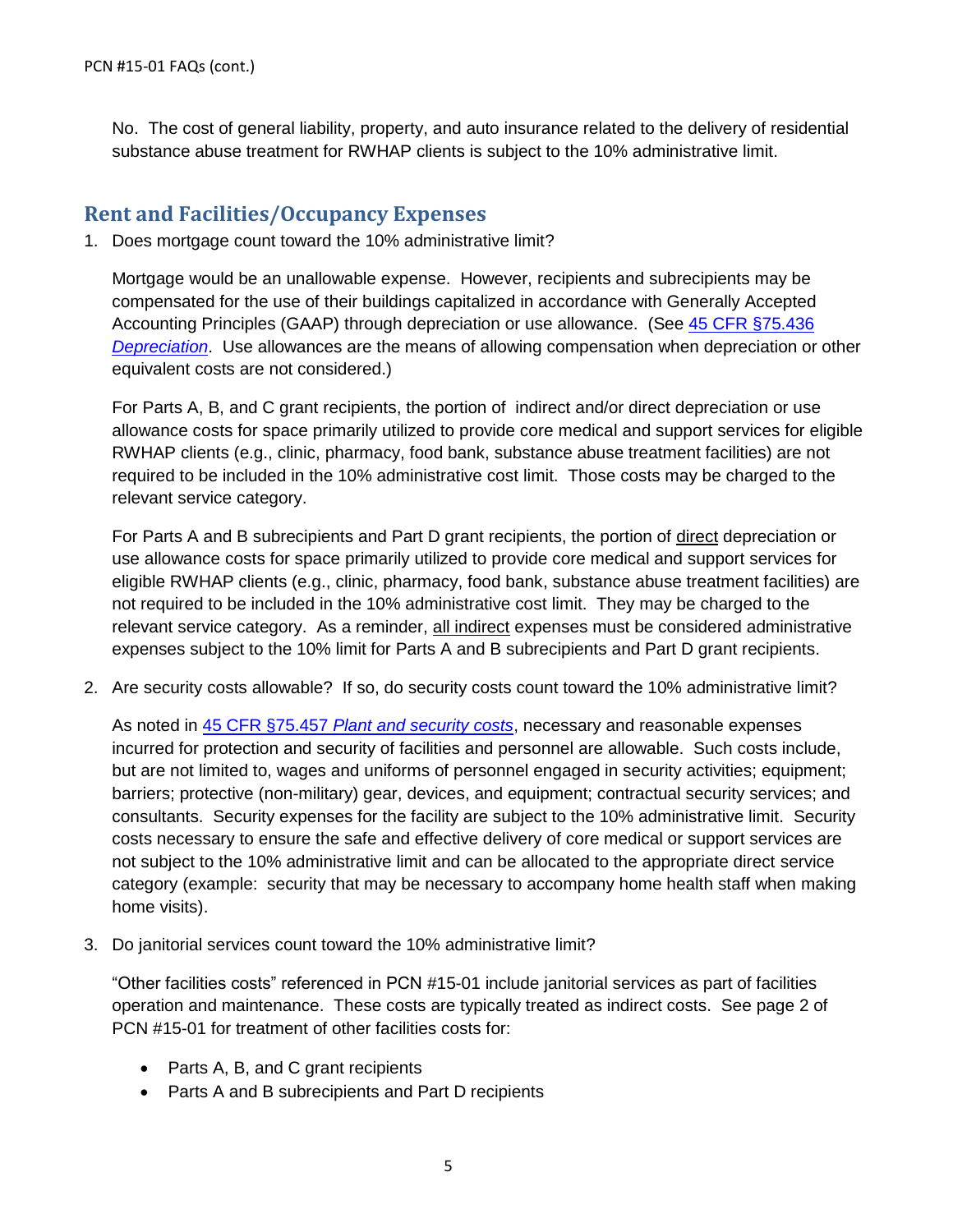4. If facilities expenses are included in the indirect cost pool, can they be charged as direct costs and allocated to the appropriate service category?

It is essential that each item of cost incurred for the same purpose be treated consistently in like circumstances either as a direct or an indirect (facilities and administration or "F&A") cost in order to avoid possible double-charging of Federal awards. See page 2 of the PCN #15-01 for the treatment of indirect facilities costs. If facilities expenses are included in the indirect cost pool, they must be charged as indirect costs.

5. If you own your facility and it is fully depreciated, can you charge it to the grant as a facility expense?

No. Per [45 CFR §75.436](http://www.ecfr.gov/cgi-bin/retrieveECFR?gp=1&SID=d68d458b10a5d358d95996eb90798e47&ty=HTML&h=L&r=PART&n=pt45.1.75#se45.1.75_1436) (d)(4), no depreciation may be allowed on any assets that have outlived their depreciable lives.

#### **Time and Effort**

1. Suppose there is a staff person who works 100% delivering RWHAP services. They earn two weeks of leave per year. Is the pay they earn while on leave allocable to direct services?

Yes. Since the staff person is dedicated solely to the provision of RWHAP services, 100% of their salary and fringe benefits may be charged to the applicable service category. Reminder: Per the General Provisions of the annual Health and Human Services appropriation laws, award funds may not be used to pay the salary of an individual at a rate in excess of the Executive Level II salary of the Federal Executive Pay scale.

## **Other Direct Costs**

1. Do costs associated with Clinical Quality Management (CQM) count against the 10% administrative limit?

No. Costs associated with CQM do not count against the 10% administrative limit.

2. Are the Pharmacy Benefits Manager (PBM) fees attributable to ADAP claims charged to ADAP direct services (instead of administration)?

Yes, the PBM may continue to be charged to the ADAP direct service.

3. Do costs associated with cell phones, tablets, or computers that are used solely by Case Managers count toward the 10% administrative limit?

The portion of the expense allocable to providing case management services to eligible RWHAP clients may be charged to the applicable service category. If the cell phone, tablet, or computer is used for other purposes unrelated to case management, that portion of the expense is subject to the 10% administrative limit.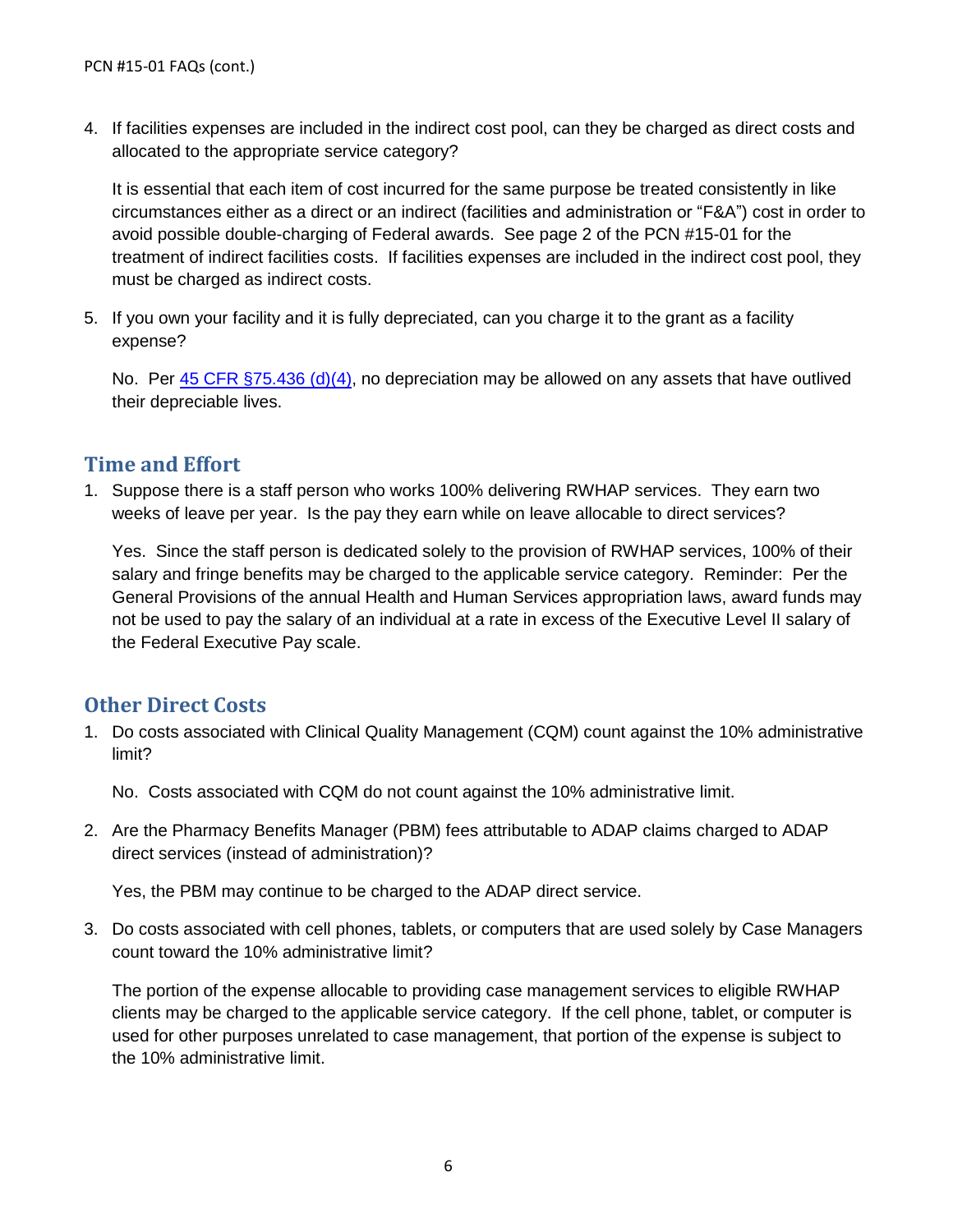4. If a clinic has a cell phone that is solely for texting clients for clinic reminders and six-month eligibility recertification, can the associated cost be charged to direct services?

Yes, associated costs may be charged to the applicable service category. However, if the clinic provides care to RWHAP clients and non RWHAP clients—only the portion of costs allocable to RWHAP clients may be charged to the grant.

5. Does the Executive Director's time spent marketing the program count toward the 10% administrative limit?

Yes. The Executive Director's time spent marketing the program is subject to the 10% administrative limit.

6. Are costs incurred by subrecipients to generate progress reports for the recipient subject to the 10% administrative limit?

For Parts A and B subrecipients, the cost of generating monthly progress reports is subject to the aggregate 10% administrative limit. See page 2 of PCN #15-01.

For Part C and D subrecipients, the 10% administrative limit does not apply. See page 4 of PCN #15-01. Grant recipients should ensure that the costs to generate these reports are reasonable.

7. How are RWHAP third-party billing expenses allocated?

RWHAP third-party billing should be charged to the relevant service category.

8. May costs associated with attending the National Alliance of State & Territorial AIDS Directors (NASTAD) or similar training conferences be charged to a service category?

No. Such travel is subject to the 10% administrative limit. Please see [Policy Notice 11-04: Use of](http://hab.hrsa.gov/manageyourgrant/pinspals/habpl1104.pdf)  [Ryan White HIV/AIDS Program Funding for Staff Training](http://hab.hrsa.gov/manageyourgrant/pinspals/habpl1104.pdf) for additional information.

9. Do costs associated with paying membership dues to national HIV/AIDS service organizations count toward the 10% administrative limit?

Yes. Membership dues are subject to the 10% administrative limit.

10. Where is additional information on the basic allowability of costs?

Information regarding the basic allowability of costs, as well as "reasonableness" and "allocability" can be found in [45 CFR 75 Subpart E –](http://www.ecfr.gov/cgi-bin/retrieveECFR?gp=1&SID=d68d458b10a5d358d95996eb90798e47&ty=HTML&h=L&r=PART&n=pt45.1.75#sp45.1.75.e) Cost Principles.

#### **Indirect Costs**

1. Do all indirect costs count toward the 10% administrative limit?

For Part D grant recipients and Parts A and B subrecipients, all indirect costs count toward the 10% administrative limit. For Parts A, B, and C grant recipients, a portion of indirect costs may be charged to the relevant direct service category, as describe in PCN #15-01.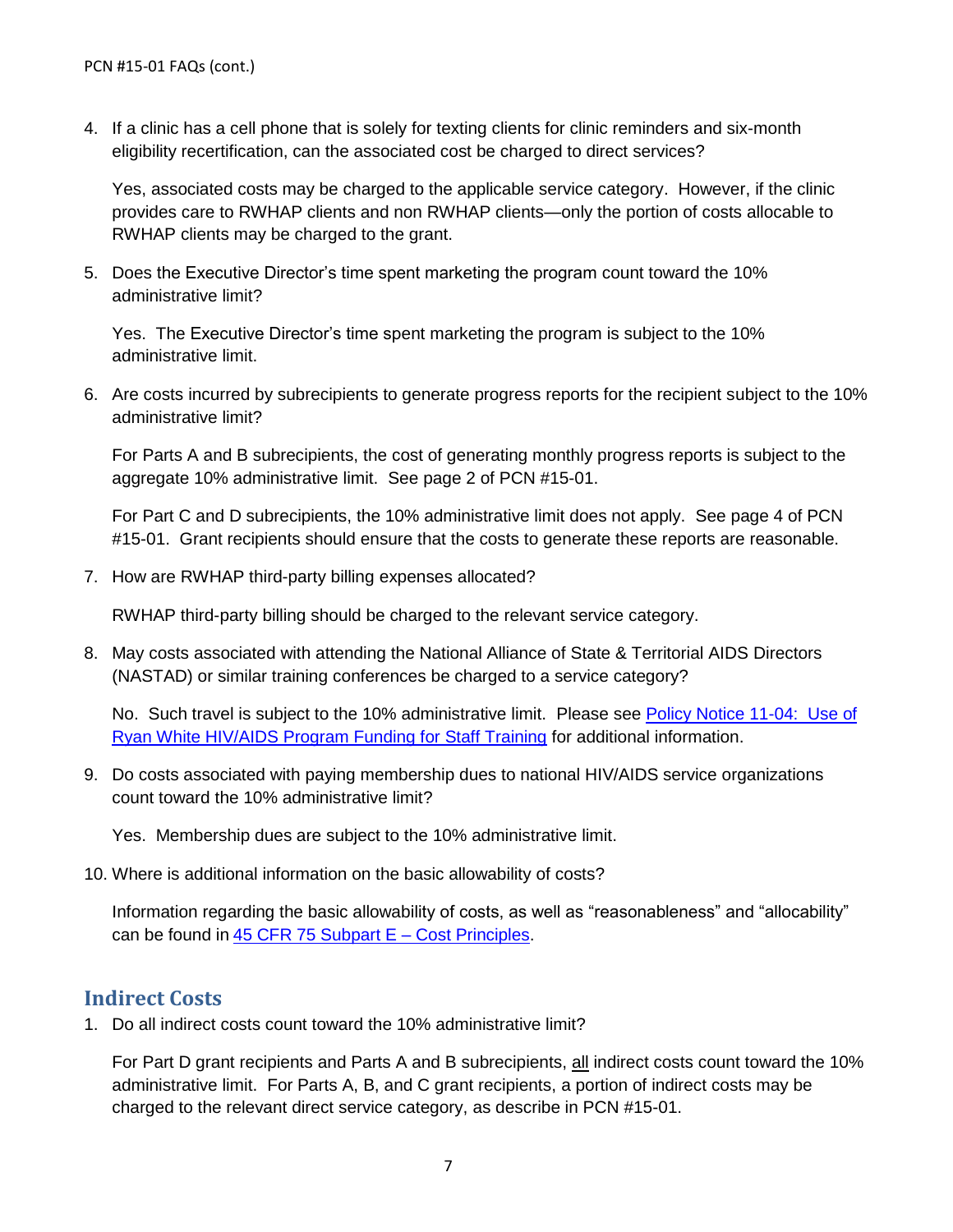2. Are recipients and subrecipients required to have a federally negotiated indirect cost rate?

Governmental departments or agency units receiving more than \$35 million in direct Federal funding MUST have a federally negotiated indirect cost rate. Other recipients or subrecipients that do not have a federally negotiated indirect cost rate may do one of the following:

- Direct cost all expenses
- Recipients would negotiate a rate with the Federal government; subrecipients would negotiate a rate with the recipient consistent with the requirements outlined in 45 CFR 75. (Grant recipients should contact HHS's Division of Cost Allocation (DCA). Visit DCA's website at<https://rates.psc.gov/> to learn more about rate agreements, the process for applying for them, and the regional offices which negotiate them. Subrecipients should contact the RWHAP grant recipient who would be responsible for negotiating their rate.)
- Apply the 10% de minimis rate on a base of modified total direct costs per 45 CFR  $\S75.414(f)$ . If this methodology is chosen, costs must be consistently charged as either indirect or direct costs, but may not be double charged or inconsistently charged as both.
- 3. Do the costs incurred by the grant recipient to negotiate an indirect cost rate for their subrecipient(s) count toward the 10% limit?

Yes, the costs incurred by the grant recipient to negotiate indirect cost rates for subrecipients that do not have a federally negotiated indirect cost rate would count toward the recipient's 10% administrative limit.

## **Effective Date of PCN #15-01**

1. When will these changes take effect?

Recipients may implement these changes for grants awarded on or after January 1, 2015.

2. Can these changes be applied to a multi-year award that was originally awarded prior to January 1, 2015?

The changes may only be applied to the noncompeting continuation award issued on or after January 1, 2015. As an example, if the multi-year grant competed and was awarded in 2014, the changes outlined in PCN #15-01 could be applied to the 2015 award for the second budget period. Changes may not be retroactively applied to the first budget period.

3. If our contract year is May 1, 2014 – April 30, 2015, can we apply the changes outlined in PCN #15- 01 to contract expenses from January 1, 2015 – April 30, 2015?

No. Changes are in effect for grants awarded on or after January 1, 2015. They cannot be applied to a portion of costs from a grant awarded prior to January 1, 2015.

4. May a grant recipient retroactively revise its 2014-2015 budget to adjust for the changes outlined in PCN #15-01?